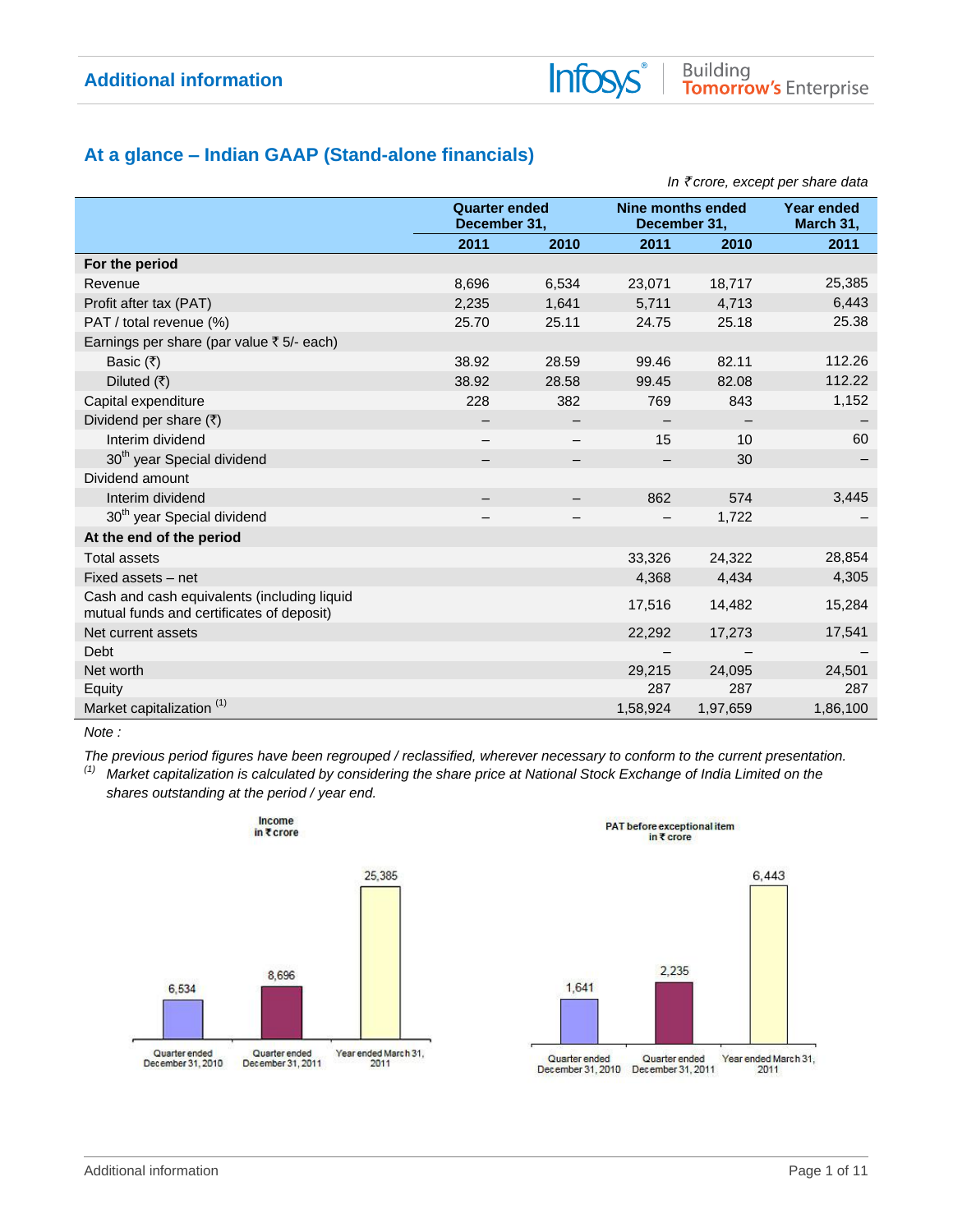Infosys®

## **Ratio analysis**

|                                                                         | <b>Quarter ended</b><br>December 31, |       |       | <b>Nine months ended</b><br>December 31, | Year<br>ended<br>March 31, |
|-------------------------------------------------------------------------|--------------------------------------|-------|-------|------------------------------------------|----------------------------|
|                                                                         | 2011                                 | 2010  | 2011  | 2010                                     | 2011                       |
| Ratios - Financial performance                                          |                                      |       |       |                                          |                            |
| Export revenue / total revenue (%)                                      | 97.84                                | 97.67 | 97.57 | 97.85                                    | 97.66                      |
| Domestic revenue / total revenue (%)                                    | 2.16                                 | 2.33  | 2.43  | 2.15                                     | 2.34                       |
| Software development expenses / total revenue (%)                       | 55.69                                | 56.01 | 57.14 | 56.14                                    | 56.20                      |
| Gross profit / total revenue (%)                                        | 44.31                                | 43.99 | 42.86 | 43.86                                    | 43.80                      |
| Selling and marketing expenses / total revenue (%)                      | 4.39                                 | 4.90  | 4.65  | 4.82                                     | 4.80                       |
| General and administration<br>expenses / total revenue (%)              | 6.31                                 | 5.77  | 6.33  | 5.84                                     | 5.85                       |
| SG&A expenses / total revenue (%)                                       | 10.71                                | 10.67 | 10.98 | 10.66                                    | 10.65                      |
| Aggregate employee costs / total revenue (%)                            | 48.01                                | 49.10 | 49.51 | 48.93                                    | 49.08                      |
| Operating profit before depreciation / total<br>revenue (%)             | 33.60                                | 33.32 | 31.88 | 33.21                                    | 33.15                      |
| Depreciation / total revenue (%)                                        | 2.28                                 | 2.82  | 2.56  | 2.94                                     | 2.92                       |
| Operating profit after depreciation and<br>interest / total revenue (%) | 31.32                                | 30.50 | 29.32 | 30.26                                    | 30.23                      |
| Other income / total revenue (%)                                        | 4.85                                 | 4.21  | 5.29  | 4.06                                     | 4.52                       |
| Profit before tax and exceptional item / total<br>revenue $(\%)$        | 36.18                                | 34.71 | 34.61 | 34.32                                    | 34.75                      |
| Tax / total revenue (%)                                                 | 10.48                                | 9.60  | 9.86  | 9.14                                     | 9.37                       |
| Effective tax rate $-$ Tax / PBT (%)                                    | 28.96                                | 27.65 | 28.48 | 26.63                                    | 26.96                      |
| PAT / total revenue (%)                                                 | 25.70                                | 25.11 | 24.75 | 25.18                                    | 25.38                      |
| <b>Ratios - Balance sheet</b>                                           |                                      |       |       |                                          |                            |
| Debt-equity ratio                                                       |                                      |       |       |                                          |                            |
| Current ratio                                                           |                                      |       | 6.49  | 6.72                                     | 5.39                       |
| Day's sales outstanding (Days) (LTM)                                    |                                      |       | 70    | 60                                       | 61                         |
| Cash and cash equivalents / total assets $(\%)^{(2)}$                   |                                      |       | 52.56 | 59.54                                    | 52.65                      |
| Cash and cash equivalents / total revenue (%)<br>$(LTM)^{(2)}$          |                                      |       | 58.90 | 59.80                                    | 60.21                      |
| Capital expenditure / total revenue (%) (LTM)                           |                                      |       | 3.62  | 4.25                                     | 4.54                       |
| Operating cash flows / total revenue (%)                                |                                      |       | 19.39 | 18.84                                    | 16.82                      |
| Depreciation / average gross block $(\%)$ (LTM) <sup>(1)</sup>          |                                      |       | 11.64 | 10.87                                    | 11.90                      |
| Technology investment / total revenue (%) (LTM)                         |                                      |       | 2.13  | 2.10                                     | 2.25                       |
| <b>Ratios - Return</b>                                                  |                                      |       |       |                                          |                            |
| PAT / average net worth (%) (LTM)                                       |                                      |       | 27.92 | 26.69                                    | 27.69                      |
| ROCE (PBIT/Average capital employed) (%) (LTM)                          |                                      |       | 38.95 | 36.46                                    | 37.58                      |
| Return on average invested capital $(\%)$ (LTM) <sup>(2)</sup>          |                                      |       | 60.96 | 61.53                                    | 67.73                      |
| Capital output ratio (LTM)                                              |                                      |       | 1.12  | 1.06                                     | 1.08                       |
| Invested capital output ratio $(LTM)^{(2)}$                             |                                      |       | 2.82  | 2.74                                     | 3.01                       |
| Ratios - Year-on-year Growth (%)                                        |                                      |       |       |                                          |                            |
| Overseas revenue                                                        | 33.31                                | 21.12 | 22.92 | 18.50                                    | 18.78                      |
| Total revenue                                                           | 33.09                                | 22.47 | 23.26 | 19.67                                    | 20.08                      |

Additional information **Page 2 of 11**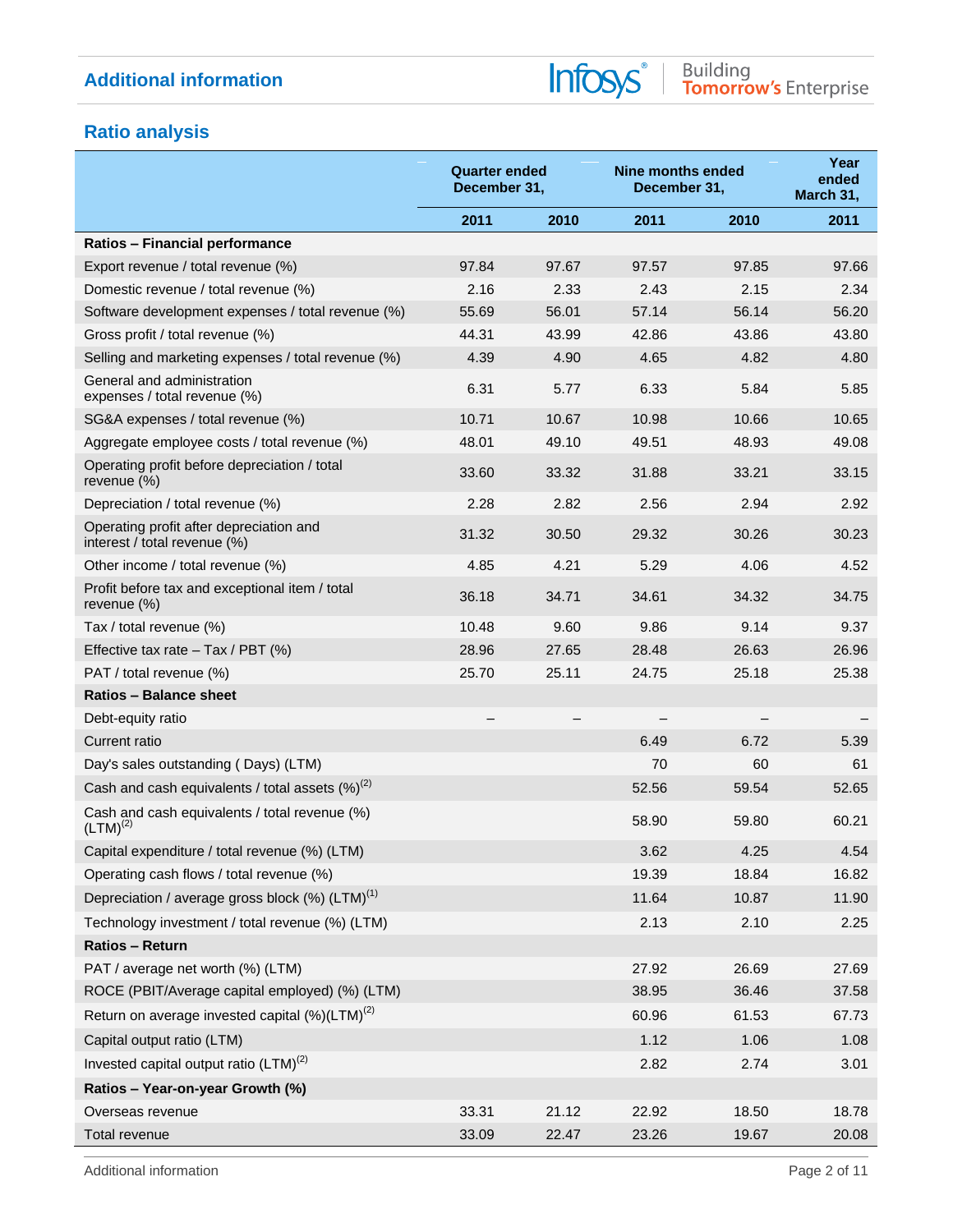# Infosys®

|                                      | <b>Quarter ended</b><br>December 31, |        |        | Nine months ended<br>December 31, |        |
|--------------------------------------|--------------------------------------|--------|--------|-----------------------------------|--------|
|                                      | 2011                                 | 2010   | 2011   | 2010                              | 2011   |
| Operating profit                     | 36.68                                | 14.94  | 19.44  | 13.70                             | 14.32  |
| Net profit                           | 36.20                                | 11.56  | 21.18  | 7.77                              | 11.95  |
| <b>Basic EPS</b>                     | 36.13                                | 11.42  | 21.13  | 7.61                              | 11.85  |
| Ratios - Per share                   |                                      |        |        |                                   |        |
| Basic EPS (₹)                        | 38.92                                | 28.59  | 99.46  | 82.11                             | 112.26 |
| Basic cash EPS (₹)                   | 42.37                                | 31.79  | 109.74 | 91.71                             | 125.14 |
| Price / earnings, end of period      | 21.36                                | 32.43  | 21.36  | 32.42                             | 28.87  |
| Price / cash earnings, end of period | 19.33                                | 28.89  | 19.33  | 28.89                             | 25.90  |
| PE / EPS growth                      | 0.59                                 | 2.84   | 1.01   | 4.26                              | 2.44   |
| Book value $(₹)$                     | 508.78                               | 419.68 | 508.78 | 419.68                            | 426.73 |
| Price / book value, end of period    | 5.44                                 | 8.20   | 5.44   | 8.20                              | 7.60   |
| Dividend per share $(\bar{x})^{(3)}$ |                                      |        | 15     | 40                                | 30     |
| Dividend $(\%)$ <sup>(3)</sup>       |                                      |        | 300    | 800                               | 600    |

*Note :*

*The ratio calculations are based on standalone Indian GAAP financial statements.* 

*The previous period figures have been regrouped / reclassified, wherever necessary to conform to the current presentation.*

*LTM – Last Twelve Months* 

*(1) Gross block excludes land (non-depreciable asset)*

*(2) Investments in liquid mutual funds and certificates of deposit have been considered as Cash and Cash equivalents for the purpose of above ratio analysis* 

*(3) Including 30th year special dividend*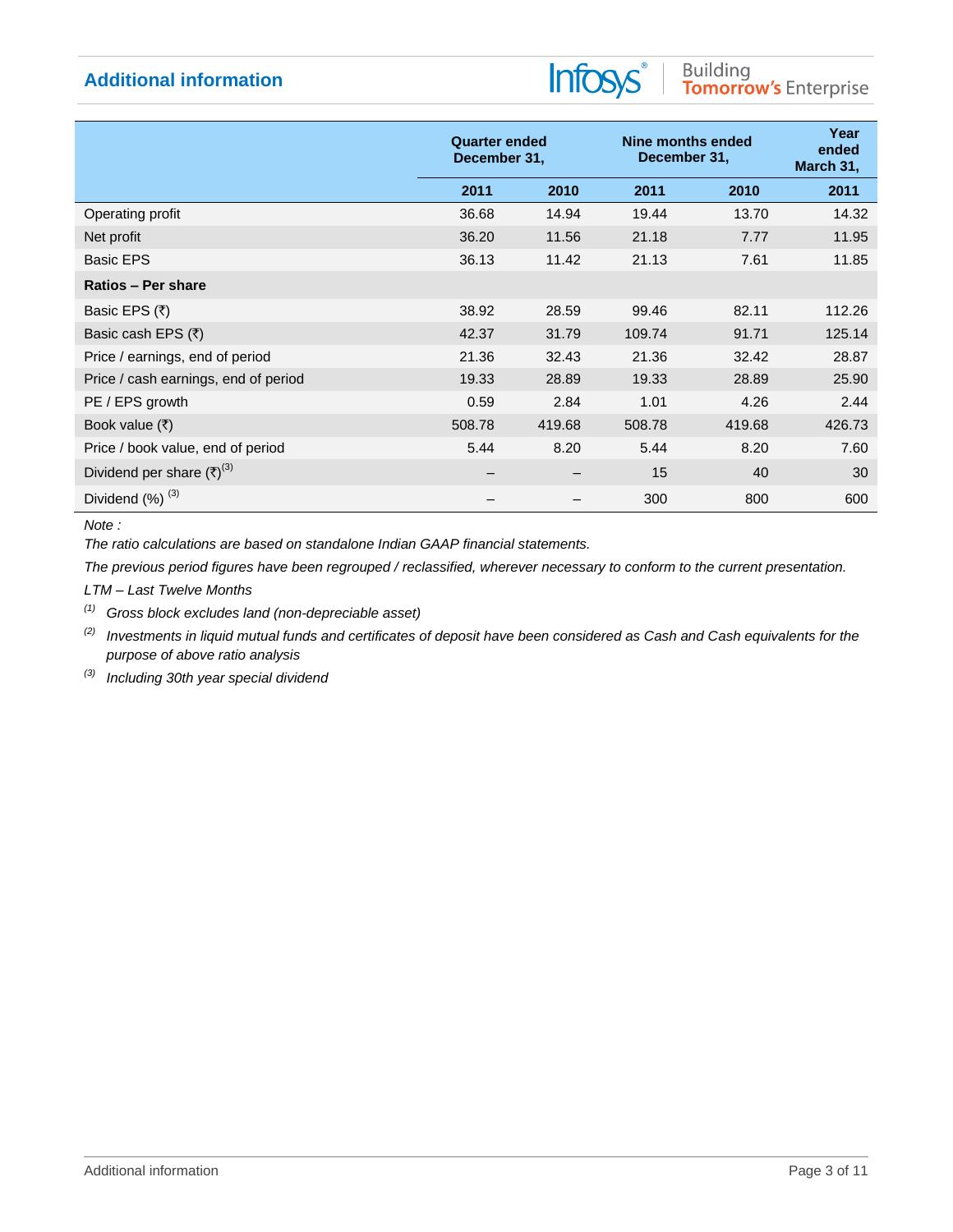# Building<br>Tomorrow's Enterprise

## **At a glance – IFRS USD (Consolidated)**

|                                                                    |                                      |         |          | Dollars in millions except per share data |          |
|--------------------------------------------------------------------|--------------------------------------|---------|----------|-------------------------------------------|----------|
|                                                                    | <b>Quarter ended</b><br>December 31, |         |          | Nine months ended<br>December 31,         |          |
|                                                                    | 2011                                 | 2010    | 2011     | 2010                                      | 2011     |
| For the period                                                     |                                      |         |          |                                           |          |
| <b>Revenues</b>                                                    | \$1,806                              | \$1,585 | \$5,233  | \$4,439                                   | \$6,041  |
| Operating profit                                                   | 560                                  | 479     | 1,485    | 1,315                                     | 1,779    |
| Operating profit / revenues (%)                                    | 31.01                                | 30.22   | 28.38    | 29.62                                     | 29.45    |
| Net profit                                                         | 458                                  | 397     | 1,253    | 1,097                                     | 1,499    |
| Net profit / revenues (%)                                          | 25.36                                | 25.05   | 23.94    | 24.71                                     | 24.81    |
| Basic earnings per equity share (\$)                               | 0.80                                 | 0.69    | 2.19     | 1.92                                      | 2.62     |
| Cash dividend per equity share (\$)                                | 0.30                                 |         | 0.30     | 0.55                                      | 1.22     |
| 30 <sup>th</sup> year Special dividend per equity<br>share $($ \$) |                                      |         |          | 0.67                                      |          |
| Capital expenditure                                                | \$50                                 | \$93    | \$186    | \$211                                     | \$285    |
| At the end of the period                                           |                                      |         |          |                                           |          |
| <b>Total assets</b>                                                |                                      |         | \$6,836  | \$6,558                                   | \$7,010  |
| Property, plant and equipment                                      |                                      |         | 955      | 1,057                                     | 1,086    |
| Cash and cash equivalents <sup>(1)</sup>                           |                                      |         | 3,719    | 3,555                                     | 3,769    |
| Working capital                                                    |                                      |         | 4,497    | 4,148                                     | 4,496    |
| Equity                                                             |                                      |         | 5,869    | 5,695                                     | 6,122    |
| Share capital                                                      |                                      |         | 64       | 64                                        | 64       |
| Market capitalization <sup>(2)</sup>                               |                                      |         | \$29,776 | \$44,209                                  | \$41,726 |

**Infos** 

*Note :* 

*(1) Cash and cash equivalents include available-for-sale financial assets and certificates of deposit* 

*(2) Market capitalization is calculated by considering the share price at National Stock Exchange of India Limited on the shares outstanding at the period / year end.*

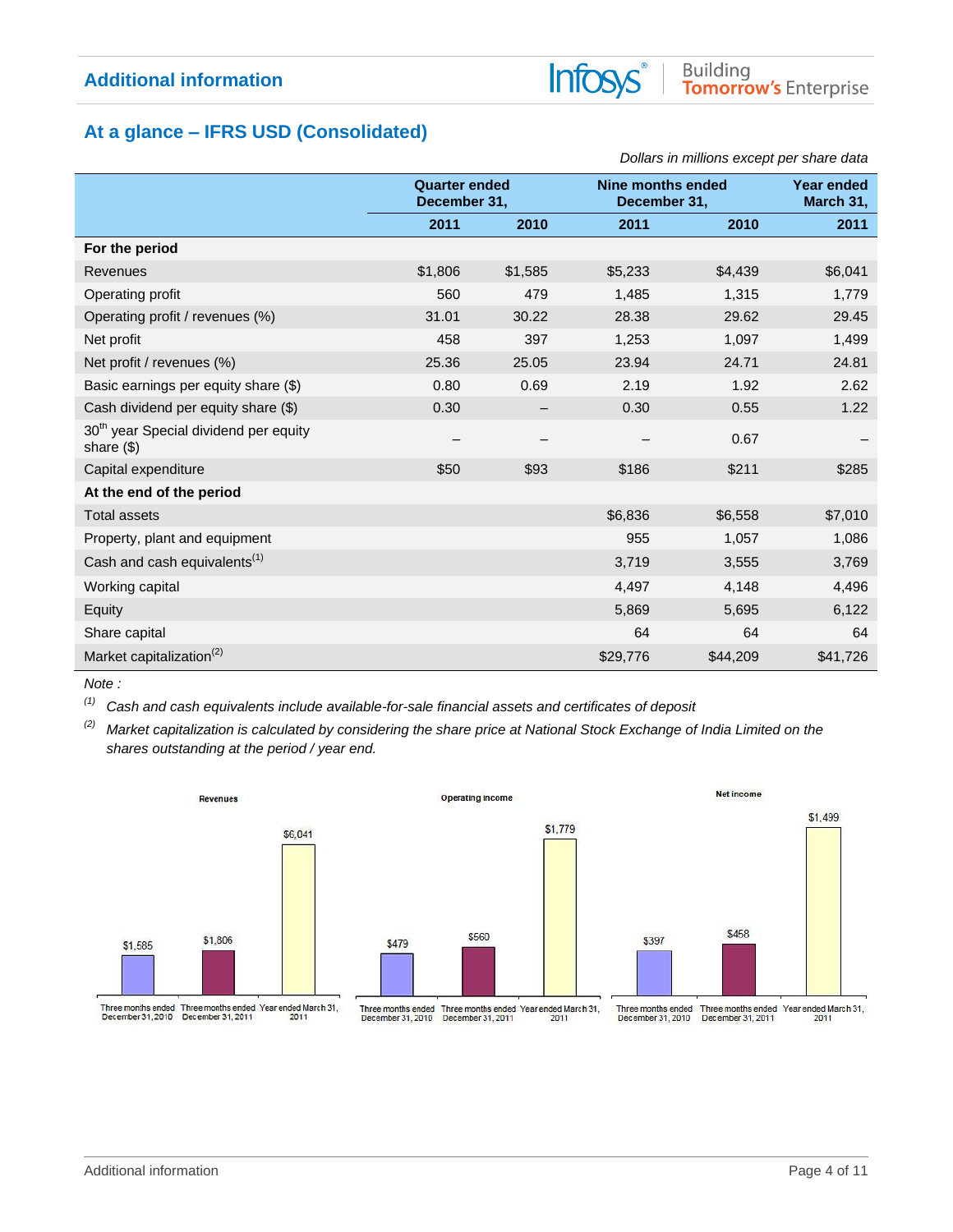## **At a glance – IFRS INR (Consolidated)**

|                                                                                |                                      |                          |          |                                   | In ₹ crore except per share data |
|--------------------------------------------------------------------------------|--------------------------------------|--------------------------|----------|-----------------------------------|----------------------------------|
|                                                                                | <b>Quarter ended</b><br>December 31, |                          |          | Nine months ended<br>December 31, |                                  |
|                                                                                | 2011                                 | 2010                     | 2011     | 2010                              | 2011                             |
| For the period                                                                 |                                      |                          |          |                                   |                                  |
| Revenues                                                                       | 9,298                                | 7,106                    | 24,882   | 20,251                            | 27,501                           |
| Operating profit                                                               | 2,899                                | 2,147                    | 7,132    | 6,000                             | 8,102                            |
| Operating profit / revenues (%)                                                | 31.18                                | 30.21                    | 28.66    | 29.63                             | 29.46                            |
| Net profit                                                                     | 2,372                                | 1,780                    | 6,000    | 5,005                             | 6,823                            |
| Net profit / revenues (%)                                                      | 25.51                                | 25.05                    | 24.11    | 24.71                             | 24.81                            |
| Basic earnings per equity share $(\bar{x})$                                    | 41.51                                | 31.15                    | 105.01   | 87.62                             | 119.45                           |
| Cash dividend per equity share $(\bar{x})$                                     | 15                                   | $\overline{\phantom{m}}$ | 15       | 25                                | 55                               |
| 30 <sup>th</sup> year Special dividend per equity<br>share $(\overline{\tau})$ |                                      |                          |          | 30                                |                                  |
| Capital expenditure                                                            | 265                                  | 418                      | 882      | 963                               | 1,301                            |
| At the end of the period                                                       |                                      |                          |          |                                   |                                  |
| <b>Total assets</b>                                                            |                                      |                          | 36,310   | 29,321                            | 31,263                           |
| Property, plant and equipment                                                  |                                      |                          | 5,070    | 4,724                             | 4,844                            |
| Cash and cash equivalents <sup>(1)</sup>                                       |                                      |                          | 19,752   | 15,897                            | 16,810                           |
| Working capital                                                                |                                      |                          | 23,885   | 18,543                            | 20,048                           |
| Equity                                                                         |                                      |                          | 31,173   | 25,464                            | 27,303                           |
| Share capital                                                                  |                                      |                          | 286      | 286                               | 286                              |
| Market capitalization <sup>(2)</sup>                                           |                                      |                          | 1,58,140 | 1,97,659                          | 1,86,100                         |

Info

*Note :* 

*(1) Cash and cash equivalents include available-for-sale financial assets and certificates of deposit* 

*(2) Market capitalization is calculated by considering the share price at National Stock Exchange of India Limited on the shares outstanding at the period / year end.*

The Securities and Exchange Board of India (SEBI) had on November 9, 2009 issued a press release permitting listed entities having subsidiaries to voluntarily submit the consolidated financial statements as per IFRS. Further, SEBI issued a circular, dated April 5, 2010, wherein the Listing Agreement has been modified to this effect from March 31, 2010. Consequent to this, the company has voluntarily prepared and published audited consolidated IFRS Financial Statements for the quarter and nine months ended December 31, 2011.

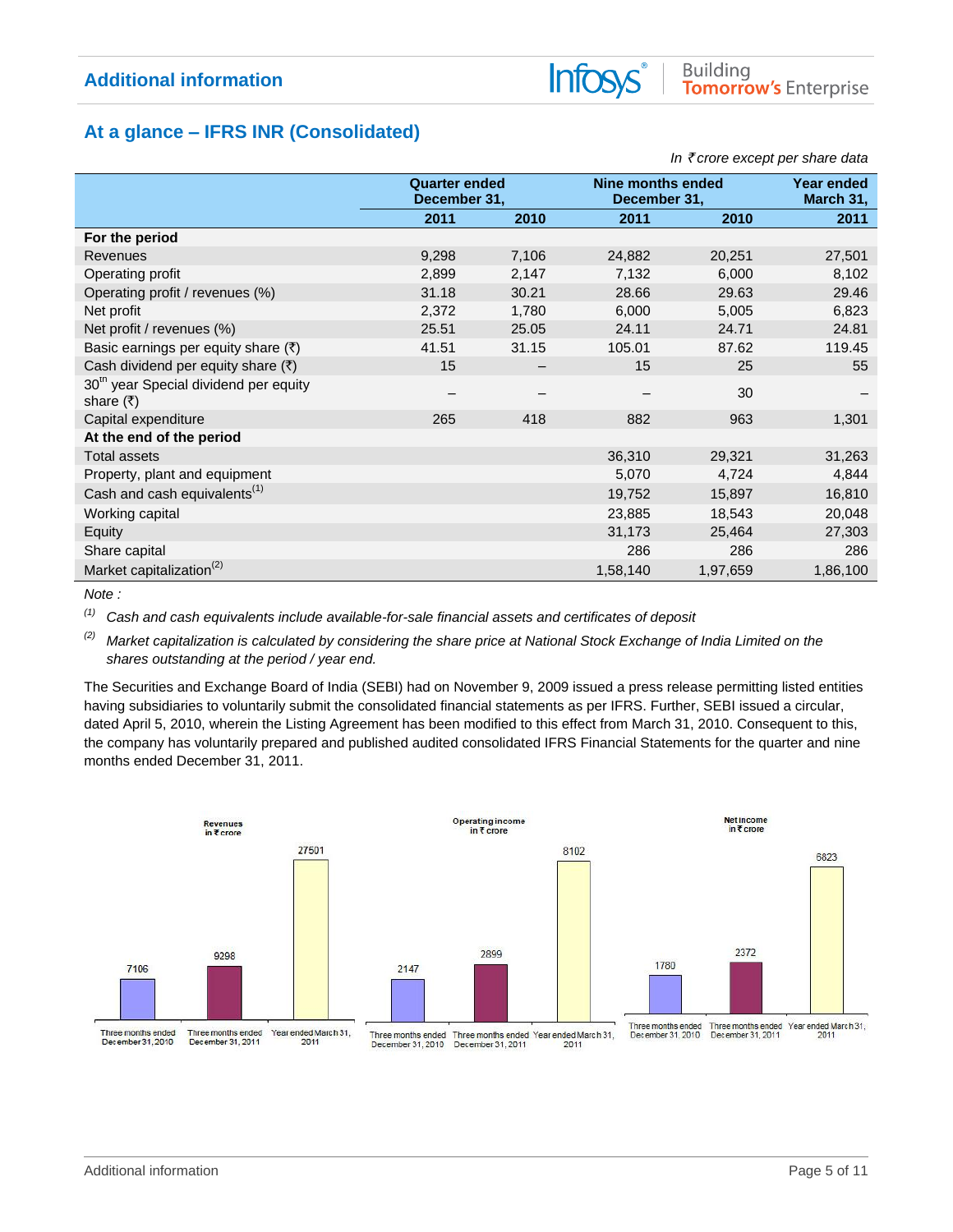## Info

## **Shareholder information**

| 1. Registered office                  | Electronics City, Hosur Road, Bangalore 560 100, India<br>Tel.: 91 80 2852 0261, Fax: 91 80 2852 0362<br>Homepage: www.infosys.com                                                                        |
|---------------------------------------|-----------------------------------------------------------------------------------------------------------------------------------------------------------------------------------------------------------|
| 2. Listing on stock exchanges         | In India: The Bombay Stock Exchange Limited (BSE), and National Stock<br>Exchange of India Ltd. (NSE)<br>Outside India: NASDAQ Global Select in the US.                                                   |
| 3. Par value of equity shares         | ₹ 5/- each fully paid-up                                                                                                                                                                                  |
| 4. Registrar and share transfer agent | Share transfers in physical form and other communication regarding share<br>certificate, dividends, change of address, etc may be addressed to:                                                           |
|                                       | <b>Karvy Computershare Private Limited</b><br><b>Registrars and Share Transfer Agents</b><br>46, Avenue-4, Street No. 1,<br>Banjara Hills, Hyderabad 500 034<br>Tel.: 91 40 23431595, Fax: 91 40 23420814 |

## **5. Stock market data relating to shares listed in India**

- a) The company's market capitalization is included in the computation of the BSE-30 Sensitive Index (Sensex), the BSE Dollex and S&P CNX NIFTY Index.
- b) Monthly high and low quotations as well as the volume of shares traded at BSE and NSE for the quarter ended December 31, 2011 is :

|                        | <b>BSE</b> |           |                        | <b>NSE</b> |          |                        | <b>Total Volume</b>  |
|------------------------|------------|-----------|------------------------|------------|----------|------------------------|----------------------|
|                        | High (₹)   | Low $(₹)$ | <b>Volume</b><br>(No.) | High (₹)   | Low (₹)  | <b>Volume</b><br>(No.) | (BSE & NSE)<br>(No.) |
| Oct 2011               | 2,875.20   | 2.440.70  | 40,35,782              | 2,877.55   | 2,438.50 | 3,30,61,066            | 3,70,96,848          |
| Nov                    | 2.839.15   | 2.600.60  | 27,29,905              | 2,842.10   | 2.597.95 | 2,11,40,799            | 2,38,70,704          |
| Dec                    | 2,780.85   | 2,652.80  | 25,14,861              | 2,782.00   | 2,655.35 | 2,34,21,518            | 2,59,36,379          |
| Total                  |            |           | 92,80,548              |            |          | 7,76,23,383            | 8,69,03,931          |
| Volume traded/average  | Q3 FY 2012 |           | 1.88                   |            |          | 15.74                  | 17.62                |
| outstanding shares (%) | Q3 FY 2011 |           | 1.40                   |            |          | 12.67                  | 14.07                |

The number of shares outstanding is 49,31,51,063. American Depositary Shares (ADSs) have been excluded for the purpose of this calculation.

## **6. Share transfer system**

Shares sent for physical transfer are effected after giving a notice of 15 days to the seller for sale confirmation. The share transfer committee of the company meets as often as required.

The total number of shares transferred in physical form during the quarter ended December 31, 2011 was Nil (quarter ended December 31, 2010 – Nil).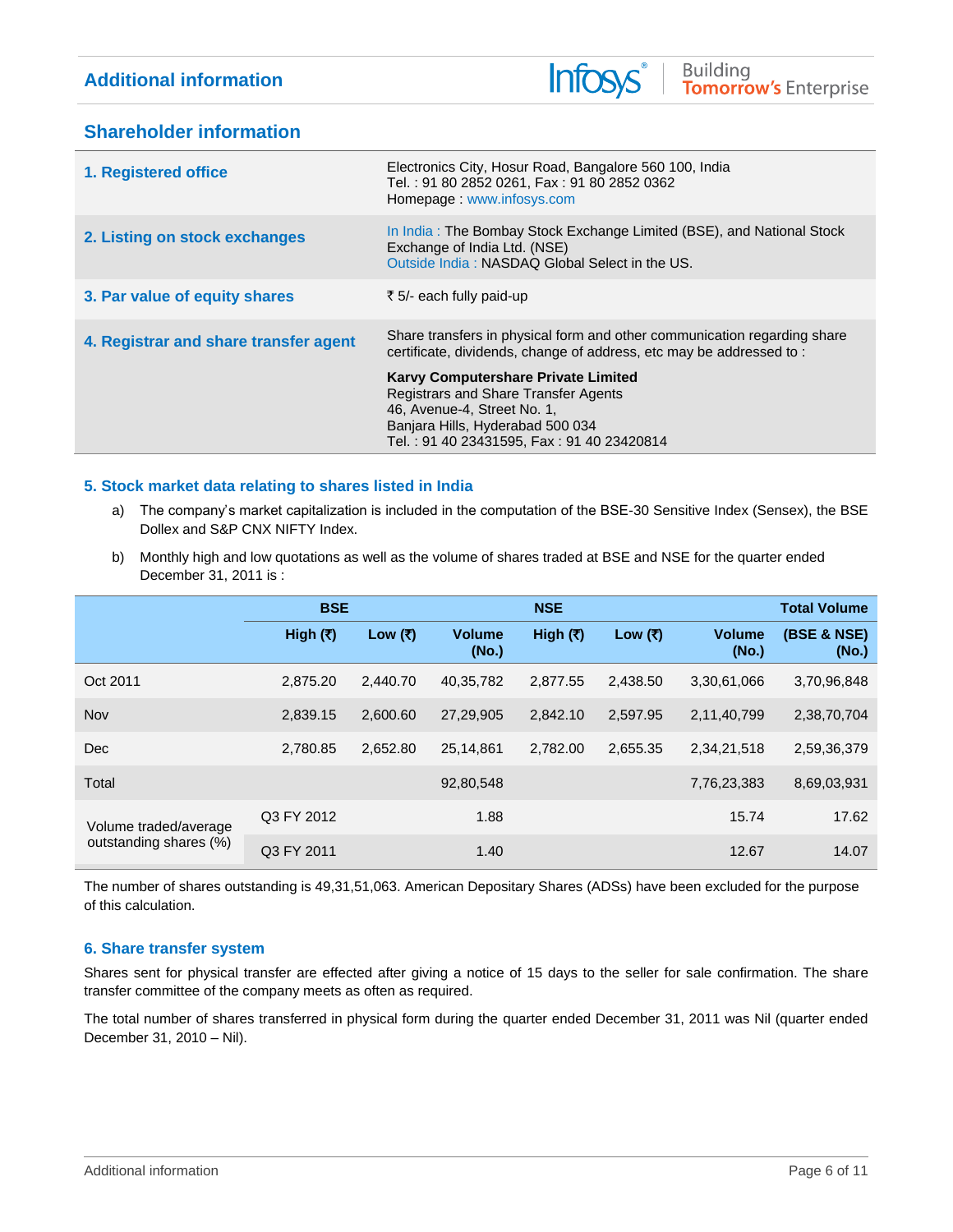## **7. Investor services – Complaints Received**

|                                  | <b>Quarter ended</b> |             |                 |                    |  |  |  |
|----------------------------------|----------------------|-------------|-----------------|--------------------|--|--|--|
| <b>Nature of complaints</b>      | Dec 31, 2011         |             | Dec 31, 2010    |                    |  |  |  |
|                                  | <b>Received</b>      | Attended to | <b>Received</b> | <b>Attended to</b> |  |  |  |
| Dividend / annual report related | 183                  | 183         | 168             | 168                |  |  |  |

Infosys®

The company has attended to most of the investors' grievances/correspondences within a period of 10 days from the date of receipt of the same, during the quarter ended December 31, 2011 except in cases that are constrained by disputes or legal impediments.

## **8. Legal Proceedings**

There are some pending cases relating to disputes over title to shares, in which the company has been made a party. However, these cases are not material in nature.

## **9. Categories of shareholders as on December 31, 2011**

| <b>Category</b>                                       | No. of<br>shareholders | <b>Voting</b><br>strength (%) | No. of<br>shares held |
|-------------------------------------------------------|------------------------|-------------------------------|-----------------------|
| PROMOTER HOLDING                                      |                        |                               |                       |
| Indian promoters                                      | 19                     | 16.04                         | 9,20,85,078           |
| NON PROMOTER HOLDING                                  |                        |                               |                       |
| Institutional investors                               |                        |                               |                       |
| Mutual funds                                          | 341                    | 5.24                          | 3,00,68,062           |
| Banks, financial institutions and insurance companies | 200                    | 12.25                         | 7,03,60,122           |
| Foreign institutional investors                       | 952                    | 37.36                         | 21,45,05,553          |
| Others                                                |                        |                               |                       |
| Private corporate bodies                              | 3,522                  | 0.51                          | 29,27,097             |
| Indian public                                         | 4,51,481               | 13.07                         | 7,50,84,773           |
| Non resident Indians / overseas corporate bodies      | 8,413                  | 0.89                          | 51,09,433             |
| <b>Trusts</b>                                         | 45                     | 0.52                          | 30,10,945             |
| Total                                                 | 4,64,973               | 85.88                         | 49, 31, 51, 063       |
| Equity shares underlying American Depository Shares*  |                        | 14.12                         | 8,10,68,054           |
| <b>Total</b>                                          | 4,64,974               | 100.00                        | 57,42,19,117          |

*\* Held by beneficial owners outside India.*

## **10. Financial calendar (tentative and subject to change)**

| <b>Financial results</b>                                  |              |
|-----------------------------------------------------------|--------------|
| Quarter and year ending March 31, 2012                    | Apr 13, 2012 |
| Annual general meeting for the year ending March 31, 2012 | Jun 09, 2012 |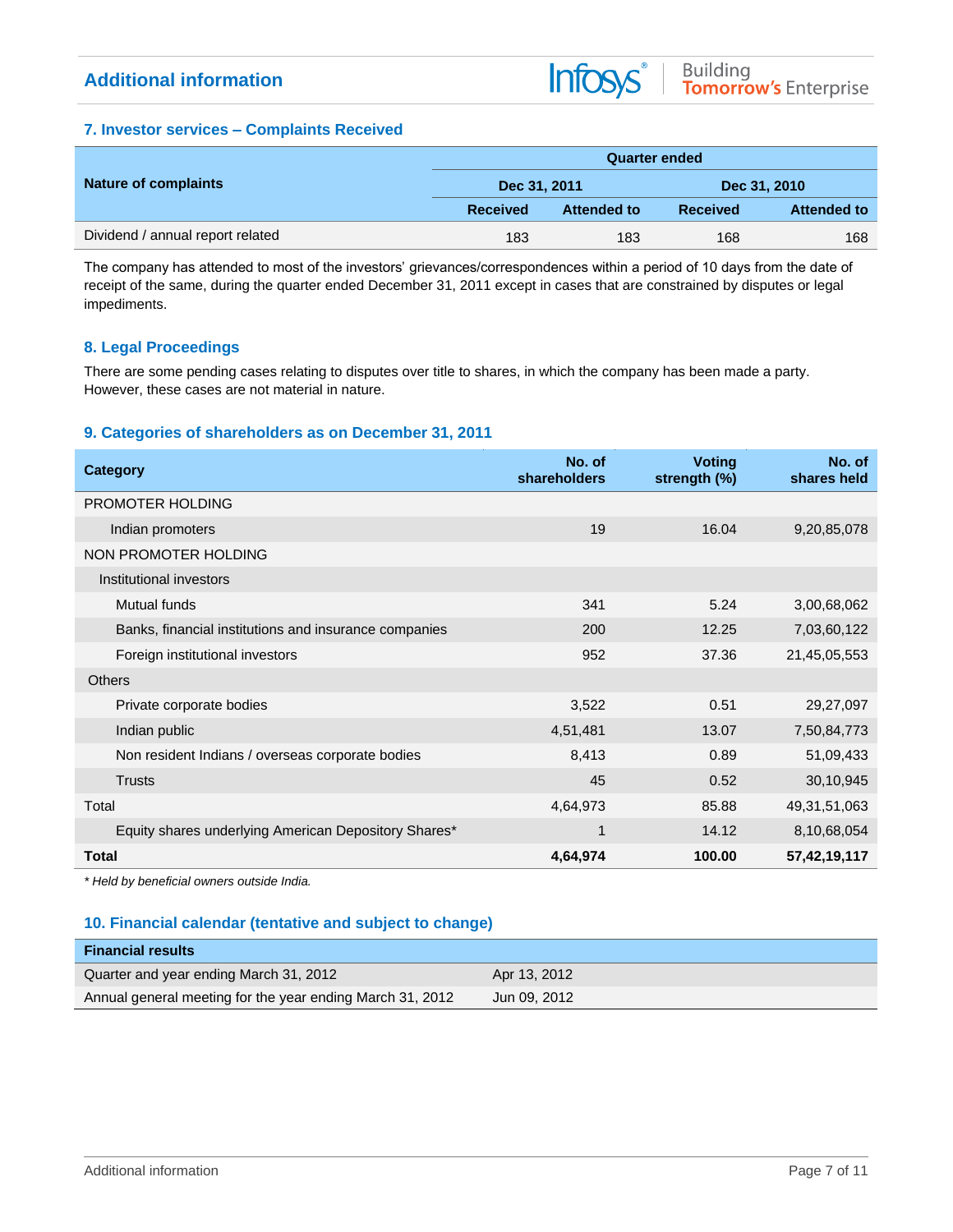## **11. Investors' correspondence**

| For queries relating to<br>financial statements                                                                              | For investor correspondence                                                                                   | For queries relating to<br>shares/dividends/Compliances:                                                                            |
|------------------------------------------------------------------------------------------------------------------------------|---------------------------------------------------------------------------------------------------------------|-------------------------------------------------------------------------------------------------------------------------------------|
| Mr. V. Balakrishnan<br>Member of the Board and<br><b>Chief Financial Officer</b>                                             | Mr. Sandeep Mahindroo<br>Senior Manager - Investor Relations                                                  | Mr. Parvatheesam K.<br>Company Secretary                                                                                            |
| Infosys Limited<br>Electronics City, Hosur Road<br>Bangalore 560 100, India<br>Tel.: 91 80 2852 0440<br>Fax: 91 80 2852 0754 | Infosys Limited<br>66-7, Kaiser Drive<br>Fremont, CA 94555<br>Tel.: 001 510 739 3407<br>Fax: 001 510 742 3090 | <b>Infosys Limited</b><br>Electronics City, Hosur Road<br>Bangalore 560 100, India<br>Tel.: 91 80 2852 0261<br>Fax: 91 80 2852 0754 |
| E-mail: balaky@infosys.com                                                                                                   | E-mail: sandeep_mahindroo@infosys.com                                                                         | E-mail: parvatheesam k@infosys.com                                                                                                  |

## *Stock exchange codes*

| <b>Reuters Code</b> | <b>Bloomberg code</b> | Exchange    |
|---------------------|-----------------------|-------------|
| INFY.BO (BSE)       | INFO IN (BSE)         | 500209      |
| INFY.NS (NSE)       | NINFO IN (NSE)        | <b>INFY</b> |
| INFY.O (NASDAQ)     |                       | <b>INFY</b> |

## **13. Stock market data relating to American Depositary Shares (ADSs)**

| a. ADS listed at                 | NASDAQ Global Select in the US |
|----------------------------------|--------------------------------|
| b. Ratio of ADS to equity shares | One ADS for one equity share   |
| c. ADS symbol                    | <b>INFY</b>                    |

d. The American Depositary Shares issued under the ADS program of the company were listed on the NASDAQ National Market in the US on March 11, 1999. The monthly high and low quotations as well as the volume of ADSs traded at the NASDAQ National Market for the quarter ended December 31, 2011 are :

|                | High* |          | Low*  |          | <b>Volume</b> |
|----------------|-------|----------|-------|----------|---------------|
|                | S     |          |       |          |               |
| Oct 2011       | 60.87 | 2,964.37 | 50.04 | 2,436.95 | 47,001,298    |
| Nov            | 58.75 | 3,067.34 | 49.63 | 2,591.18 | 35,297,559    |
| Dec            | 53.27 | 2,829.17 | 49.35 | 2,620.98 | 31,502,632    |
| For the period |       |          |       |          | 113,801,489   |

*Note : 1 ADS = 1 equity share. US\$ has been converted into Indian rupees at the monthly closing rates. The number of ADSs outstanding as on December 31, 2011 was 8,10,68,054. The percentage of volume traded to the total float was 140.38 %.*

## **14.ECS mandate**

The company has received complaints regarding non-receipt of dividend warrants. All shareholders are requested to update their bank account details with their respective depositories. This would enable the company to service its investors better.

## **15. Change of address**

The company has received complaints regarding non-receipt of dividend warrants and other corporate communications. All shareholders are requested to update their current address with their respective depositories immediately. This would enable the company to service its investors better.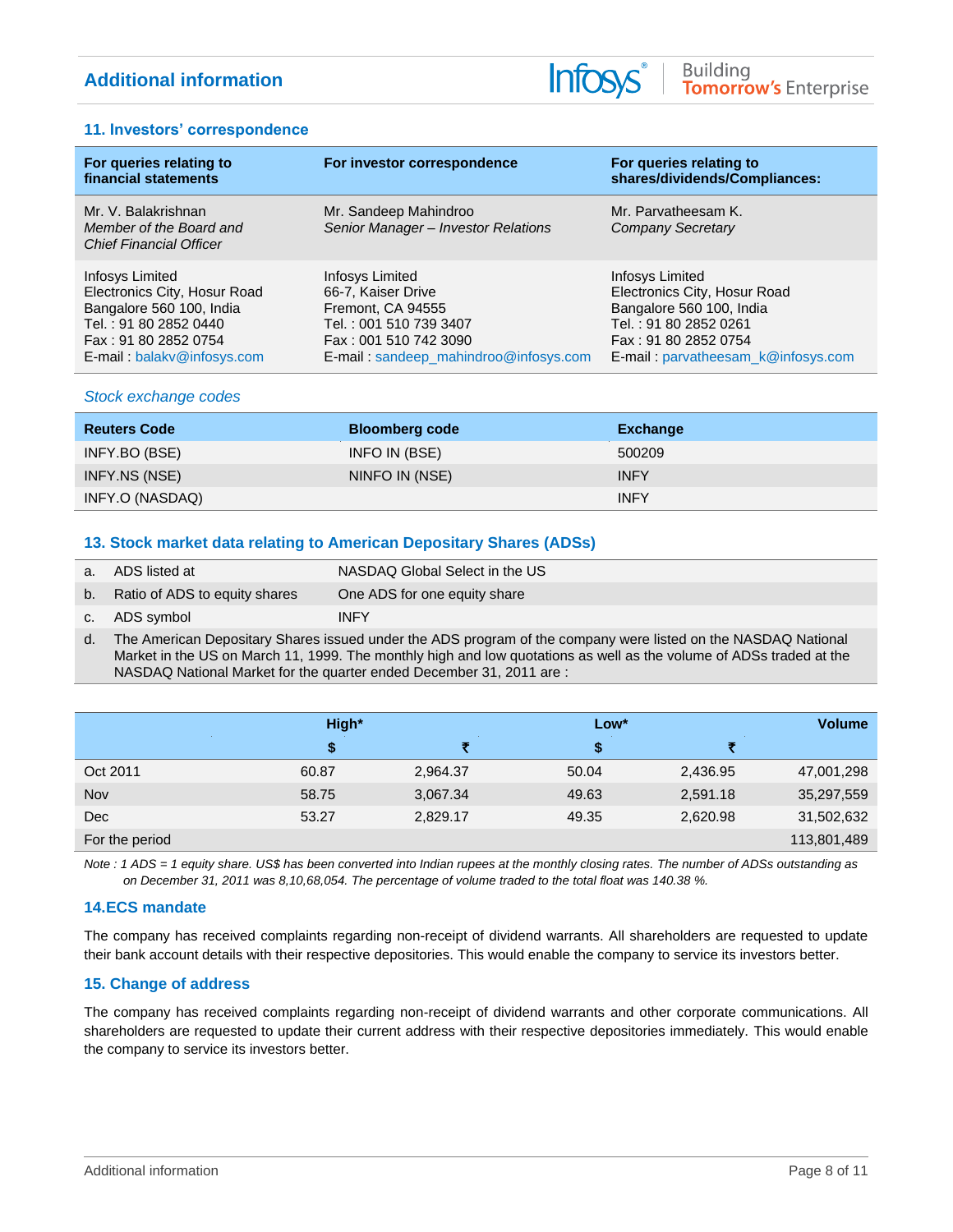## **Global presence**

#### Asia Pacific

Hong Kong

01-03, 66/F The Center, 99 Queen's Road Central Hong Kong Tel. : +852 3965 3350 Fax : +852 3965 3222

#### Japan

Izumi Garden Wing 2F 1-6-3, Roppongi, Minato-ku Tokyo 106 0032 Tel. : 81 3 5545 3251 Fax : 81 3 5545 3252

#### **Malaysia**

Merak Block, Suite B Persiaran Multimedia 1st FloorCyberjaya, Kuala Lumpur 63000 Malaysia. Tel. : +60 383 203 829

#### **Mauritius**

4th Floor, B Wing Ebène Cyber Towers Reduit, Mauritius Tel. : 230 401 9200 Fax : 230 464 1318

#### **Singapore**

04-01/06, 1 Changi Business Park Crescent, Singapore 486025 Tel. : 65 6572 8400 Fax : 65 6572 8405

Level 43, Unit 02, Suntec Tower 2 9 Temasek Blvd Singapore – 038989 Tel. : 65728400 Fax : 65728400

#### United Arab Emirates

*Dubai* 506, Liberty House, DIFC P. O. Box 506846 Dubai Tel. : 971 4 508 0200 Fax : 971 4 508 0225

805, Liberty House, DIFC P. O. Box 506846 Dubai Tel. : 971 4 508 0200 Fax : 971 4 508 0225

#### *Sharjah*

Z3 Office 11, SAIF Zone P. O. Box 8230, Sharjah Tel. : 971 6 557 1068 Fax : 971 6 557 3768

#### Europe

#### **Belgium**

Regus Park Atrium 11, Rue des Colonies / Kolonienstraat B 1000 Brussels Tel. : 32 2 517 62 30 Fax : 32 2 517 67 00

#### Czech Republic

Regus Business Center Prague Stock Exchange Rybna Street 682 / 14 11005 Prague 1 Tel. : 420 222 191 387 Fax : 420 222 191 700

#### Denmark

Regus Copenhagen Larsbjoernsstraede 3 1454 Copenhagen Tel. : 45 33 3772 94 Fax : 45 33 3243 70

#### Finland

Regus Mannerheimintie 12 B 00100 Helsinki Tel. : 358 925 166 239 Fax : 358 925 166 100

### France

*Paris* Tour Opus 12, 4th Floor 77 Esplanade du Général de Gaulle 92 914 Paris La Defense 9 Tel. : 33 1 56 39 12 00 Fax : 33 1 56 39 12 01

#### *Toulouse*

7, Avenue Didier Daurat 2nd Floor, Blagnac 31700 Toulouse Tel. : 33 5 34 50 92 77 Fax : 33 5 34 50 91 90

#### **Germany**

*Munich* Landsberger Strasse 155 80687 Muenchen **Germany** Tel. : +49 (0) 89 57959-140 Fax : +49 (0) 89 57959 - 200

#### *Frankfurt*

Opernturm, Bockenheimer Landstraße 2-4 60306 Frankfurt am Main Tel : +49 (0)69 269566 100 Fax :+49 (0)69 269566 200

#### *Stuttgart*

Liebknechtstrasse 33 D 70565 Stuttgart Tel. : 49 711 7811 570 Fax : 49 711 7811 571

#### *Walldorf*

Partner Port Altrottstr. 31, 69190 Walldorf Tel. : 49 6227 73 4350 Fax : 49 6227 73 4359

#### Ireland

Regus Prembroke House 30 Pembroke Street Upper Dublin 2 Tel. : 353 1 234 2470 Fax : 353 1 234 2575

#### **Norway**

Regus Business Center Ibsen AS C. J. Hambrosplass 2C 1st Floor, Oslo 0164 Tel. : 47 22 99 60 42 Fax : 47 22 99 60 10

#### Russia

4/430, 4.Lesnoy Pereulok, Moscow 125047 Tel. : 7 495 642 8710 Fax : 7 495 225 8500

#### **Spain**

CUZCO IV Paseo de la Castellana 141-8 28046, Madrid Tel. : 34 91 572 6584 Fax : 34 91 572 6606

#### Sweden

Stureplan 4C, 4tr 114 35, Stockholm Tel. : 46 8 463 1112 Fax : 46 8 463 1114

#### South Africa

Johannesburg West Towers, 2<sup>nd</sup> Floor, Maude Street, Sandton, Johannesburg,2195 South Africa Tel. : +27 (0) 11 881 5600 Fax : +27 (0) 11 881 5611

#### **Switzerland** *Basel*

Regus Basel City Centre Innere Margarethenstrasse 5 Basel 4051 Tel. : +41 (0) 61 204 4545 Fax :+41 (0) 61 204 4500

#### *Geneva*

18, Avenue Louis-Casai 1209 Geneva Tel. : 41 22 747 7894 Fax : 41 22 747 7900

#### *Zurich*

3rd Floor, Badenerstrasse 530 8048 Zurich Tel. : 41 43 817 4170 Fax : 41 43 817 4150

#### The Netherlands

World Trade Center H-Tower, 23rd Floor Zuidplein 190 1077 XV Amsterdam Tel. : 31 20 796 5500 Fax : 31 20 796 5501

#### United Kingdom

*Aberdeen* CBXII West Wing 382 - 390 Midsummer Boulevard Milton Keynes MK9 2RG Tel. : 44 1908 84 74 00 Fax : 44 1908 84 74 01

#### *London*

14th and 15th Floor 10 Upper Bank Street Canary Wharf London E 14 5NP Tel. : 44 20 7715 3300 Fax : 44 20 7715 3301

#### *Swindon*

Part First Floor Wakefield House Aspect Park, Pipers Way Swindon SN 31RE Tel. : 44 179 352 8766 Fax : 44 179 352 3714

#### India

*Bangalore* Electronics City, Hosur Road Bangalore 560 100 Tel. : 91 80 2852 0261 Fax : 91 80 2852 0362

Infosys – Center Point Offshore Development Center Plot No. 26A Electronics City, Hosur Road Bangalore 560 100 Tel. : 91 80 2852 0261 Fax : 91 80 2852 0362

Reddy Building K 310, 1st Main 5th Block, Koramangala Bangalore 560 095 Tel. : 91 80 2553 2591 Fax : 91 80 2553 0391

Salarpuria Infozone 3rd and 4th Floor Wing A, No. 39 (P), No. 41 (P) and No. 42 (P) Electronics City, Hosur Road Bangalore 560 100 Tel. : 91 80 2852 0261 Fax : 91 80 2852 0362

#### *Bhubaneswar*

Plot No. E / 4, Info City Bhubaneswar 751 024 Tel. : 91 674 232 0032 Fax : 91 674 232 0100

#### *Chandigarh*

Block A and B, Ground Floor DLF Building, Plot No. 2 Rajiv Gandhi Technology Park Kishangarh Chandigarh 160 101 Tel. : 91 172 502 1100 Fax : 91 172 504 6222

Plot No. 1 Rajiv Gandhi Technology Park Kishangarh Chandigarh 160 101 Tel. : 91 172 503 8000 Fax : 91 172 504 6860

#### *Chennai*

138 Old Mahabalipuram Road Sholinganallur Chennai 600 119 Tel. : 91 44 2450 9530 Fax : 91 44 2450 0390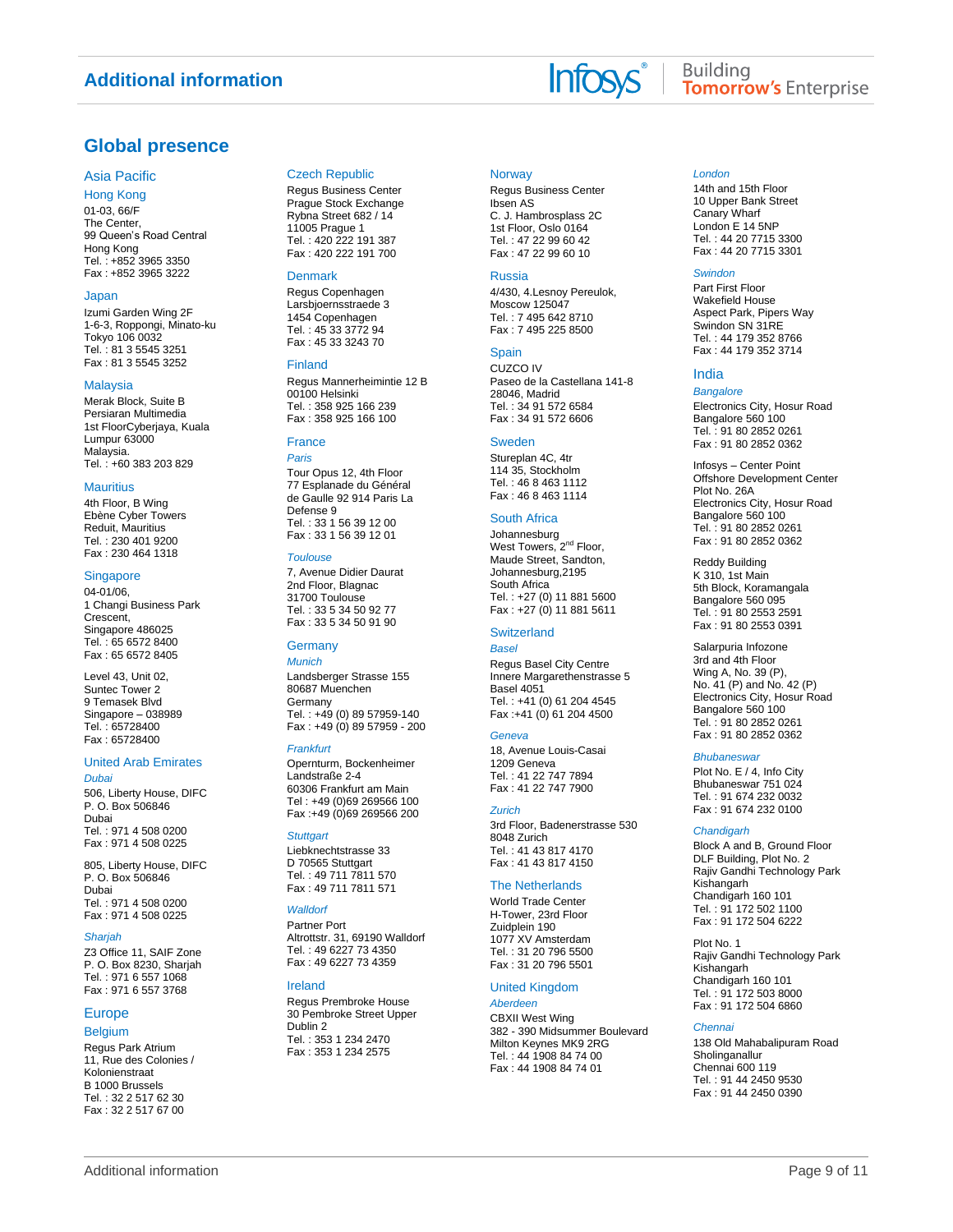Mahindra Industrial Park TP 1/1, Central Avenue Techno Park SEZ Mahindra World City Natham Sub Post, Chengelpet Kancheepuram District Chennai 603 002 Tel. : 91 44 4741 1111 Fax : 91 44 4741 5151

#### *Hyderabad*

Survey No. 210 Manikonda Village Lingampally Rangareddy (Dist.) Hyderabad 500 032 Tel. : 91 40 6642 0000 Fax : 91 40 2300 5223

#### *Mangalore*

Kuloor Ferry Road, Kottara Mangalore 575 006 Tel. : 91 824 245 1485 Fax : 91 824 245 1504

IT and ITeS SEZ Kamblapadavu Kurnad Post, Pajeeru Village Bantwal Taluk 574 153 Dakshina Kannada (Dist.) Tel. : 91 824 228 4492 Fax : 91 824 228 4491

#### *Mumbai*

85, 'C', Mittal Towers 8th Floor, Nariman Point Mumbai 400 021 Tel. : 91 22 2284 6490 Fax : 91 22 2284 6489

#### *Mysore*

No. 350, Hebbal Electronics City Mysore 570 018 Tel. : 91 821 240 4101 Fax : 91 821 240 4200

#### *New Delhi*

K30, Green Park Main Behind Green Park Market New Delhi 110 016 Tel. : 91 11 2651 4829 Fax : 91 11 2685 3366

#### *Pune*

Plot No. 1, Rajiv Gandhi Infotech Park, Hinjawadi, Taluka Mulshi, Pune 411 057 Tel. : 91 20 2293 2800 Fax : 91 20 2293 2832

Plot No. 24 Rajiv Gandhi Infotech Park Phase II, Village Maan Taluka Mulshi, Pune 411 057 Tel. : 91 20 3982 7000 Fax : 91 20 3982 8000

Plot No. 24 / 3 Rajiv Gandhi Infotech Park Phase II, Village Maan Taluka Mulshi, Pune 411 057 Tel. : 91 20 3982 7000 Fax : 91 20 3982 8000

#### *Thiruvananthapuram*

3rd Floor, Bhavani Technopark Thiruvananthapuram 695 581 Tel. : 91 471 398 2222 Fax : 91 471 270 0889

Plot No. 1, Technopark Campus II, Attipara Village Thiruvananthapuram 695 581 Tel. : 91 471 398 2222 Fax : 91 471 270 0889

#### North America Canada

## *Calgary*

Suite 1000, 888-3rd Street SW Bankers Hall,West Tower Calgary, AB T2P 5C5 Tel. : 1 403 444 6896 Fax : 1 403 444 6699

#### **Montreal**

1000 de la Gauchetiere Street west Suite 2400 Montreal QC Canada H3B 4W5 Tel. : + 1 514 448 2157 +1 514 448 7471 Fax : +1 514 448 5101

#### *Toronto*

5140 Yonge Street Suite 1400 Toronto Ontario, M2N 6L7 Tel. : 1 416 224 7400 Fax : 1 416 224 7449

#### United States

*Atlanta* 400 Galleria Parkway Suite 1490, Atlanta GA 30339 Tel. : 1 770 799 1860 Fax : 1 770 799 1861

#### *Bellevue*

3326 160th Avenue SE Suite 300, Bellevue WA 98008 Tel. : 1 425 256 6200 Fax : 1 425 256 6201

#### *Bentonville*

2700 SE 'S' Street, Suite 200 Bentonville, AR 72712 Tel. : 1 479 271 4600 Fax : 1 479 271 4601

#### *Bridgewater*

400 Crossing Boulevard Suite 101, Bridgewater NJ 08807 Tel. : 1 908 450 8200 Fax : 1 908 450 8201

#### *Charlotte*

13777 Ballantyne Corporate PL Suite 250, Charlotte, NC 28277 Tel. : 1 704 972 0320 Fax : 1 704 972 0311

#### *Fremont*

6607 Kaiser Drive Fremont, CA 94555 Tel. : 1 510 742 3000 Fax : 1 510 742 3090

### *Hartford*

95 Glastonbury Blvd Glastonbury, CT 06033 Tel. : 1 860 494 4139 Fax : 1 860 494 4140

### *Houston*

6002 Rogerdale Suite 550 Houston, TX 77072 Tel. : 1 281 493 8698 Fax : 1 281 493 8601

#### *Lisle*

2300 Cabot Drive Suite 250, Lisle IL 60532 Tel. : 1 630 482 5000 Fax : 1 630 505 9144

#### *Minneapolis*

80 South, 8th Street Suite 900 Minneapolis, MN 55402 Tel. : 1 612 349 5258 Fax : 1 510 248 2022

#### *New York*

630 Fifth Avenue Suite 1600, Rockefeller Center New York, NY 10111 Tel. : 1 646 254 3100 Fax : 1 646 254 3101

#### *Phoenix*

10835 N 25th Avenue Suite 200, Phoenix AZ 85029 Tel. : 1 480 655 3598 Fax : 1 480 655 3501

#### *Plano*

6100, Tennyson Parkway Suite 200, Plano TX 75024 Tel. : 1 469 229 9400 Fax : 1 469 229 9598

#### *Quincy*

Two Adams Place Quincy, MA 02169 Tel. : 1 781 356 3100 Fax : 1 781 356 3150

#### *Reston*

12021 Sunset Hills Road Suite 340, Reston VA 20190 Tel. : 1 703 234 3798 Fax : 1 703 234 3701

#### *Southfield*

3000 Town Center Suite 2850 Southfield, MI 48075 Tel. : 1 248 603 4300 Fax : 1 248 208 3315

## Subsidiaries of Infosys

### Technologies Limited

#### Infosys Technologies

(Australia) Pty Limited *Brisbane* Level 14, 116 Street Brisbane QLD 4000 Tel. : 61 7 3231 9800 Fax : 61 7 3231 9899

## **Building Tomorrow's Enterprise**

#### *Melbourne (Head Office)*

Level 5, 818 Bourke Street Docklands VIC 3008 Postal: P. O. Box 528 Collins Street West Melbourne VIC 8007 Tel. : 61 3 9860 2000 Fax : 61 3 9860 2999

#### *Melbourne (Lonsdale Street)*

Level 21 150 Lonsdale Street Melbourne VIC 3000 P. O. Box 528 Collins Street West Melbourne VIC 8007 Tel. : 61 3 9860 2000 Fax : +61 3 9860 2997

#### *Perth*

Level 18, Central Park Building 152-158 St Georges Terrace, Perth WA 6000 Tel. : 61 8 9288 1750 Fax : 61 8 9288 1753

#### *Sydney*

Level 3, 77 Pacific Highway North Sydney NSW 20060 Postal P. O. Box 1885 North Sydney NSW 2060 Tel. : 61 2 8912 1500 Fax : 61 2 8912 1555

#### *New Zealand*

*Auckland* Level 7, 92 Albert Street Auckland NZ 1010 PO Box 91397 Victoria St West Auckland NZ 1142 Tel. : +64 9 301 9900

#### *Wellington*

Level 7, 16 Willis Street PO Box 11289, Manners Street Wellington, New Zealand. Tel. : +64 4 470 9300 Fax : +64 4 472 4616

Fax : +64 9 365 1713

#### Infosys Technologia do

## Brasil Ltda

*Brazil*

Rua Da Paisagem,220 Edificio Lumiere, Andar: 5 E 6 Vila Da Serra, Nova Lima Minas Gerais -CEP 34.000-000- Brazil Tel. : 55 31 33068900 Fax : 55 31 33068901

#### Infosys Technologies (China) Co. Limited

*Beijing* No. 8 Guang Hua Road Room 1501 Building 2. ChaoYang District Beijing, China Tel. : 010-57335000 Fax : 010-57335001